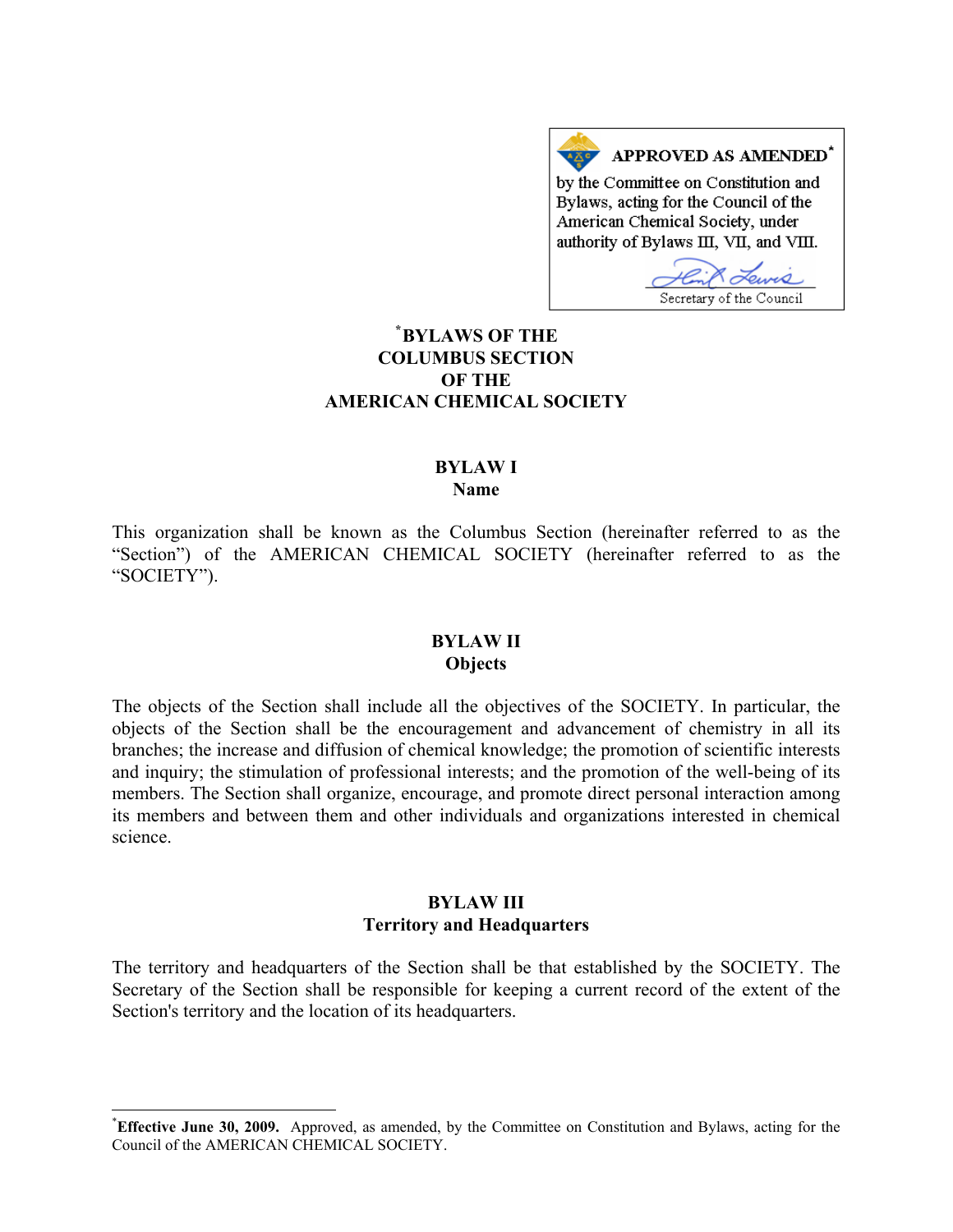# **BYLAW IV Members and Affiliates**

Section 1. The rolls of the Section shall include those MEMBERS, STUDENT MEMBERS, and Society Affiliates of the SOCIETY residing within the territory of the Section, provided that exceptions to this rule shall be made in conformity with the Constitution and Bylaws of the SOCIETY.

Section 2. The Section may have Local Section Affiliates.

Section 3. MEMBERS, STUDENT MEMBERS, Society Affiliates, and Local Section Affiliates shall have such rights and privileges as accorded them by the Charter, Constitution, and Bylaws of the SOCIETY and these bylaws. MEMBERS have the right to vote and hold any office. STUDENT MEMBERS have the right to vote but may not hold any elective position or serve as Temporary Substitute Councilors. Society Affiliates and Local Section Affiliates may not vote for or hold any elective position, vote on articles of incorporation or bylaws of the Section, or serve as Temporary Substitute Councilors.

Section 4. In accordance with the SOCIETY's Constitution and Bylaws, the Section may affiliate with the Columbus Technical Council so long as that organization affirms that no member society shall be committed by any action of the Columbus Technical Council in conflict with the charter, constitution, or bylaws of the member group or of the member group's parent organization.

## **BYLAW V Organization**

Section 1. The officers of the Section shall be the Chair, the Chair-Elect, the Immediate Past-Chair, the Secretary, the Treasurer, and the Treasurer-Elect.

Section 2. The Section shall have Councilors and Alternate Councilors as provided in the Constitution and Bylaws of the SOCIETY.

Section 3. The Executive Committee of the Section shall consist of the officers of the Section, the Councilors, and the Alternate Councilors.

Section 4. The officers and other persons elected by the Section shall be chosen from the MEMBERS of the Section.

#### **BYLAW VI Manner of Election and Terms of Office**

Section 1. Councilors and Alternate Councilors shall be elected from a single slate of nominees for a term of three years beginning January 1 of the year following their election. In the event of a vacancy, a successor shall be selected from the record of votes cast for each candidate in the original election to complete the original term of office. The Alternate Councilor receiving the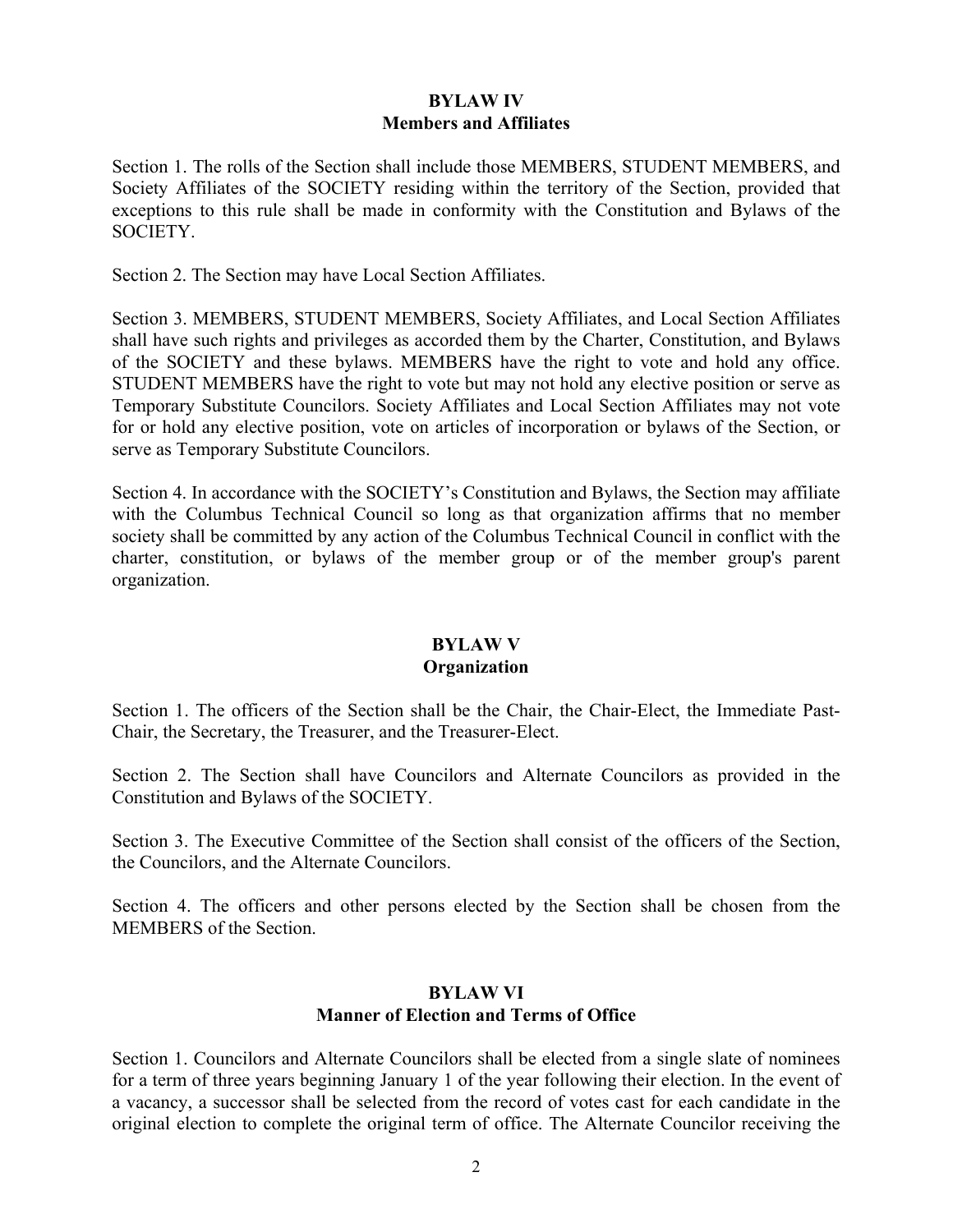most votes in that election shall fill a vacated Councilor position. The unelected candidate receiving the most votes shall fill a vacated Alternate Councilor position. The election of all Councilors and Alternate Councilors shall be in such a manner as to provide overlapping terms.

Section 2. The terms of office of the Immediate Past Chair, the Chair, the Chair-Elect, the Secretary, the Treasurer, and the Treasurer-Elect shall be for one year beginning January 1. A MEMBER may only serve once as Chair within a five-year period.

- a. The Chair-Elect shall succeed to the office of the Chair, the Chair shall succeed to the office of the immediate Past-Chair, and the Treasurer-Elect shall succeed to the office of the Treasurer at the end of their respective terms of office.
- b. Vacancies shall be filled in the following manner:
	- (1) In the event that the position of Chair-Elect is vacated for any reason other than the assumption of the duties of the Chair, the Section shall elect both a Chair and a Chair-Elect at its next annual election provided that such vacancy shall occur between January l and October l prior to that election; if, however, such a vacancy occurs on or after October l but prior to January l, the Chair-Elect elected in that election shall become Chair on January 1 following the election and shall serve a one year term with the Section electing both a Chair and Chair-Elect in the following year's election.
	- (2) In the event of a vacancy in the office of the Chair, the Chair-Elect shall succeed to the office of the Chair for the unexpired term and then shall also complete the regular term of office of the Chair.
	- (3) The position of Immediate Past Chair shall be filled only through succession from the office of the Chair.
	- (4) In the event of a vacancy in the office of the Treasurer while a Treasurer-Elect is in office, the Treasurer-Elect shall succeed to the office of the Treasurer for the unexpired term and then shall also complete the regular term of office of the Treasurer.
	- (5) Other vacancies, including those of Chair-Elect and Treasurer-Elect, and Chair and Treasurer when no successor is available to fill the latter two positions, may be filled by the Executive Committee by interim appointment for the unexpired term of office or until a duly elected MEMBER normally assumes such position as to be entitled to succeed to that office.

Section 3. As early as is feasible for the incoming administration, the Section Chair, with approval of the Executive Committee, shall appoint a Nominating Committee consisting of a Chair and at least two members. The Nominating Committee shall provide, in accordance with other sections of these bylaws, a slate of nominees for offices to be filled in the annual election. No member of the Nominating Committee shall be a member of the Executive Committee.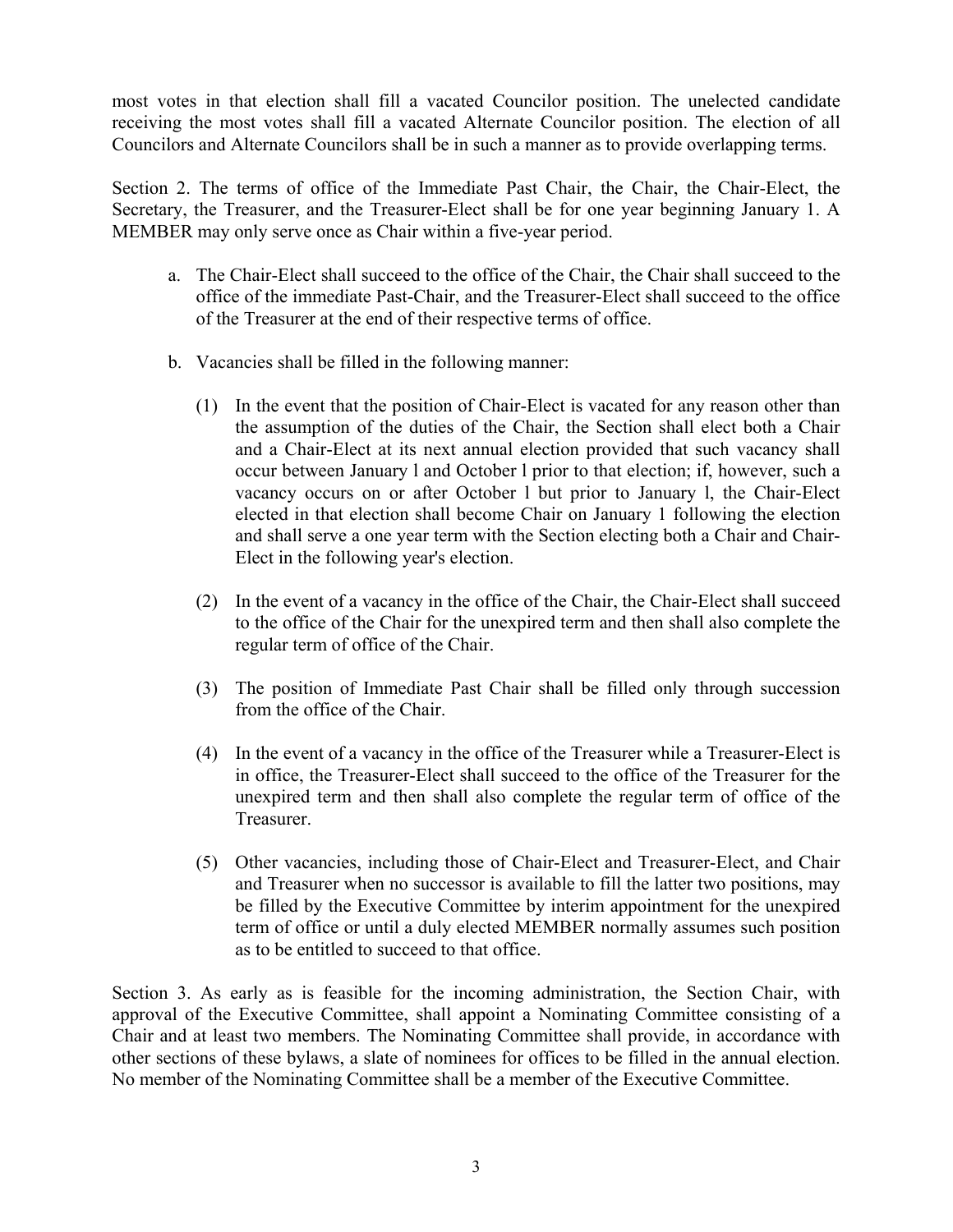Section 4. The Chair of the Nominating Committee shall announce to the Section membership in the May issue of the Section bulletin the offices to be filled in the subsequent annual election. The announcement shall describe how to submit petitions for nomination and to suggest possible nominees.

Section 5. Section members may submit written suggestions of MEMBERS for nomination and consideration to the Nominating Committee. Members may also file written petitions, having the signatures of not less than five percent of the MEMBERS and STUDENT MEMBERS on the current-year rolls of the Section, to place the names of MEMBERS on the ballot. All such requests and petitions shall be submitted to the Chair of the Nominating Committee no later than the first day of September. The Chair of the Nominating Committee or other designated officer of the Section shall validate each petition to place the name of a MEMBER on the ballot.

Section 6. The Nominating Committee shall nominate one or more MEMBERS for each elective position for which a vacancy will occur and shall make a report at an executive committee meeting of the Section. With the exception of the Chair, Chair-Elect and Treasurer-Elect, the incumbent of any elective position may be re-nominated. After the report by the Committee, nominations may be received by petition. Only nominees who have agreed to serve if elected may be named on the ballot.

Section 7. The Secretary, or other designated officer of the Section, shall prepare an election ballot on which shall appear the names, in order chosen by lot, of all candidates.

Section 8. The election of officers, Councilors, and Alternate Councilors shall be conducted by ballot distributed to the members of the Section in accordance with the Bylaws of the SOCIETY.

Section 9. Elections shall be completed and the results certified to the Executive Director of the SOCIETY by December 1, as required by the Bylaws of the SOCIETY.

Section 10. The Section Chair shall declare elected the candidate receiving the highest vote for the offices of Chair-Elect, Chair (if that office is to be vacant as specified elsewhere in these bylaws), Secretary, and Treasurer-Elect. For Councilor and Alternate Councilor vacancies, the Section Chair shall declare elected those candidates with the highest vote, the next highest vote, etc., until all vacancies are filled. In the case of a tie vote, the names of the candidates tied for election shall be immediately certified to the Executive Committee and said Committee shall within one week elect from the candidates so tied. The Secretary shall immediately notify those elected of their election and shall transmit these names to the office of the Executive Director of the SOCIETY no later than December 1. The Secretary shall maintain a record of the number of votes cast for each candidate on the ballot for the positions of Councilor and Alternate Councilor to be used in the event a vacancy should occur in either of these positions. The Section Chair shall announce the results of the election to the Section by written notice as soon as possible.

Section 11. If, for any reason, there is an interruption of the election process, the Executive Committee shall have the duty and obligation to insure that the election is conducted and completed in the general format outlined in this bylaw and in accordance with the Constitution and Bylaws of the SOCIETY.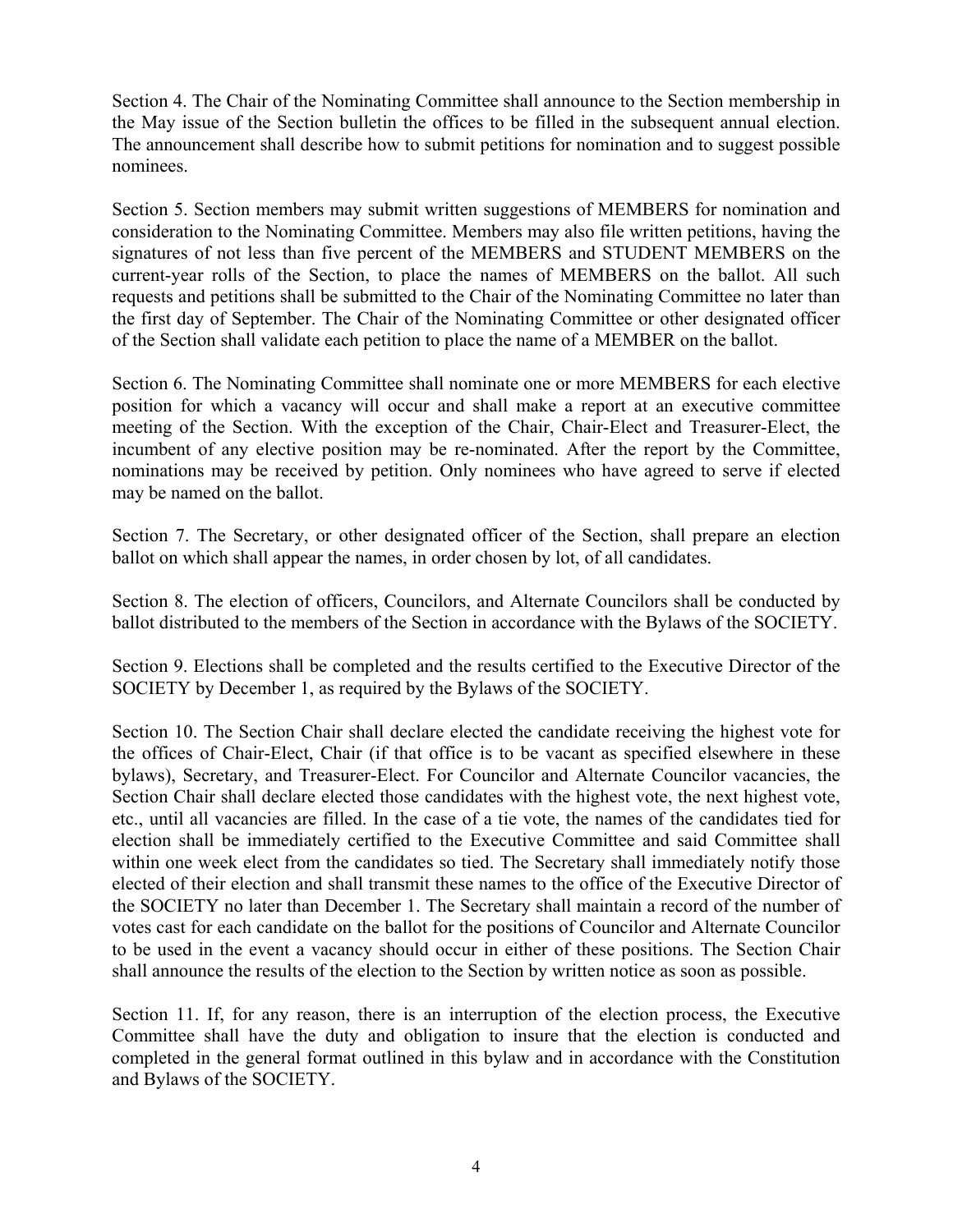## **Bylaw VII Recall of Elected Officials**

Section 1. The elected officials of the Section (officers or elected Executive Committee members) are subject to recall for neglect of duties or conduct injurious to the SOCIETY or failure to attend three consecutive Executive Committee meetings. Recall procedures are not applicable to Councilors and Alternate Councilors elected by Local Sections.

Section 2. The recall of an official shall be initiated when a signed petition, indicating in writing the specific charges and reasonable substantiating evidence, is submitted to the Chair from at least five voting members of the Section. In the event the Chair is the official in question, the Chair-elect shall receive the petition and shall assume the duties of the office of the Chair with respect to this issue until the issue is resolved.

Section 3. The Chair shall without delay determine that the petitioners are aware of the gravity of their actions and the procedures to be followed. The Chair shall seek an alternate resolution to the problem and a withdrawal of the petition at this time. In the absence of a resolution to the problem, the Chair shall present the issue to the Executive Committee as a new business item at the next Executive Committee meeting.

- a. The Executive Committee shall promptly continue the recall process or dismiss the petition as ill-founded or find an alternative solution to the problem. The Chair shall promptly inform the petitioners and the official of the decision of the Executive Committee.
- b. If the proceedings continue, the Chair (or acting Chair, if the officer involved is the Chair) shall assign the duties of the official to another qualified member of the Section until the issue is resolved.
- c. If the proceedings continue, the official shall be offered an opportunity to answer the allegations in the petition before the Executive Committee.
- d. Every reasonable effort shall be made to contact the official throughout this procedure. That effort shall include a certified letter to the last known address on the official SOCIETY membership rolls. Upon notification, the official shall have 30 days to make a written response to the allegations. The Executive Committee shall decide whether to proceed after studying the official's response. The Chair shall inform the official and the petitioners of the decision of the Executive Committee.

If no contact with the official can be made after a reasonable effort, the Executive Committee may remove the official in question with a two-thirds (2/3) vote of the remaining members of the Executive Committee.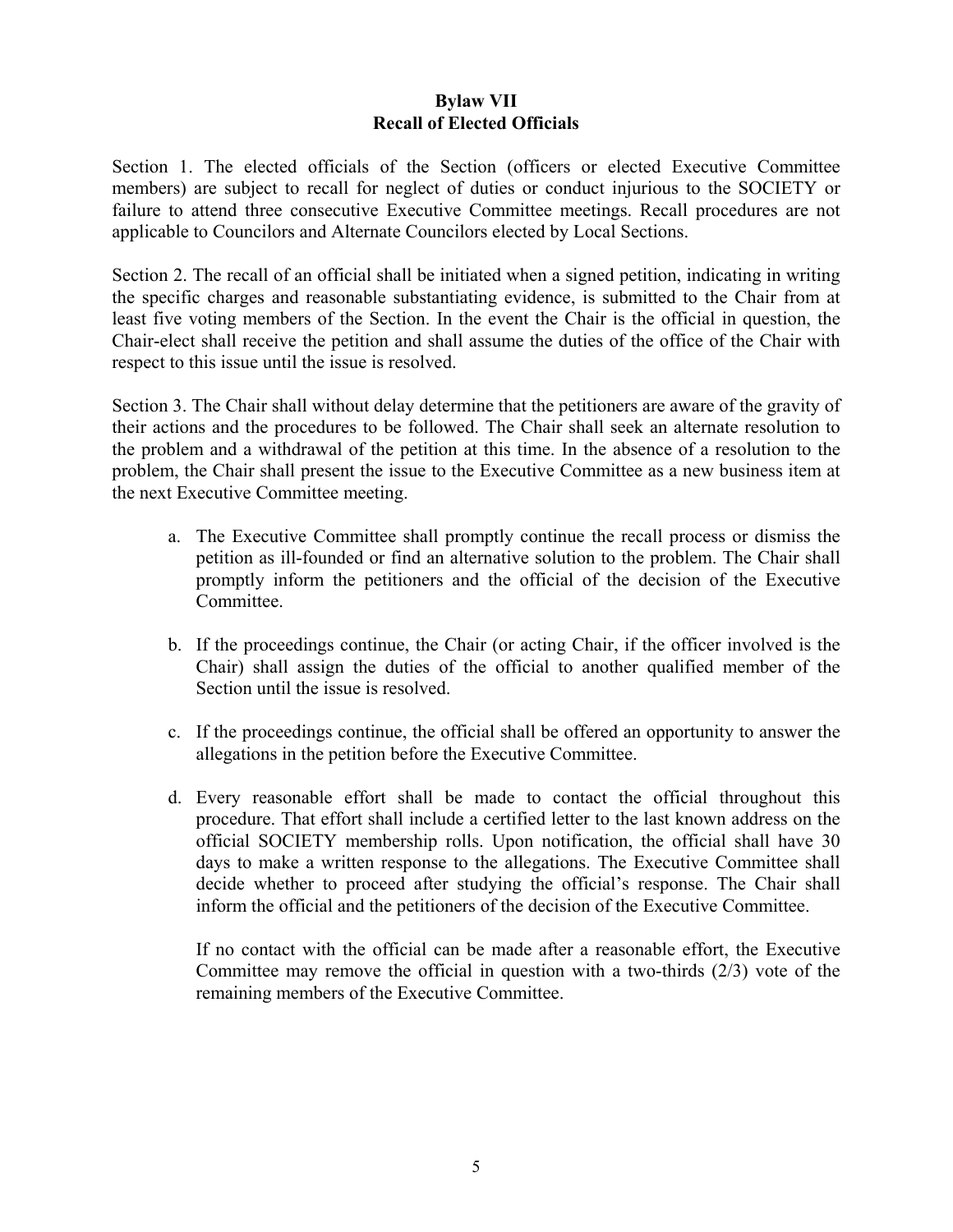- e. If the proceedings continue, the official shall choose one of the following options:
	- (1) The official may resign.
	- (2) The official may request a recall vote in the same manner as the original election, which must be consistent with the Section bylaws. The voting membership shall be informed, through brief written statements prepared by the Executive Committee and the official, of the issues involved with the recall vote. Both statements shall be given to the voting membership before the vote is taken.
	- (3) The official may request a hearing and a recall vote by the remaining members of the Executive Committee. A two-thirds (2/3) vote of the remaining members of the Executive Committee shall be required to recall the official.
	- (4) The official may choose not to respond and thus forfeit the position.

Section 4. The vacancy provisions of these bylaws shall be used to fill a vacancy caused by a recall process. The membership of the Section and the Executive Director of the SOCIETY shall be informed of the results of the recall process.

# **Bylaw VIII Duties of Officers and the Executive Committee**

Section l. The duties of the officers shall be those set forth in the Section Operations Manual, together with those duties prescribed by the Constitution and Bylaws of the SOCIETY and these bylaws and such other duties as may be assigned from time to time by the Executive Committee.

Section 2. The Section Chair shall serve as the Chair of the Executive Committee.

Section 3. The Executive Committee shall be the governing body of the Section and, as such, shall have full power to conduct, manage, and direct the business and affairs of the Section, including the voting of all monies, in accordance with the Constitution and Bylaws of the SOCIETY and these bylaws. A quorum of the Executive Committee shall consist of seven members of the Executive Committee.

Section 4. The Executive Committee shall be allowed to make decisions in regular, scheduled meetings or by e-mail or phone conference calls.

Section 5. The Executive Committee shall insure that an updated Section Operations Manual is maintained and made available to all officers and committee chairs of the Section. The Executive Committee shall approve all changes in the Section Operations Manual.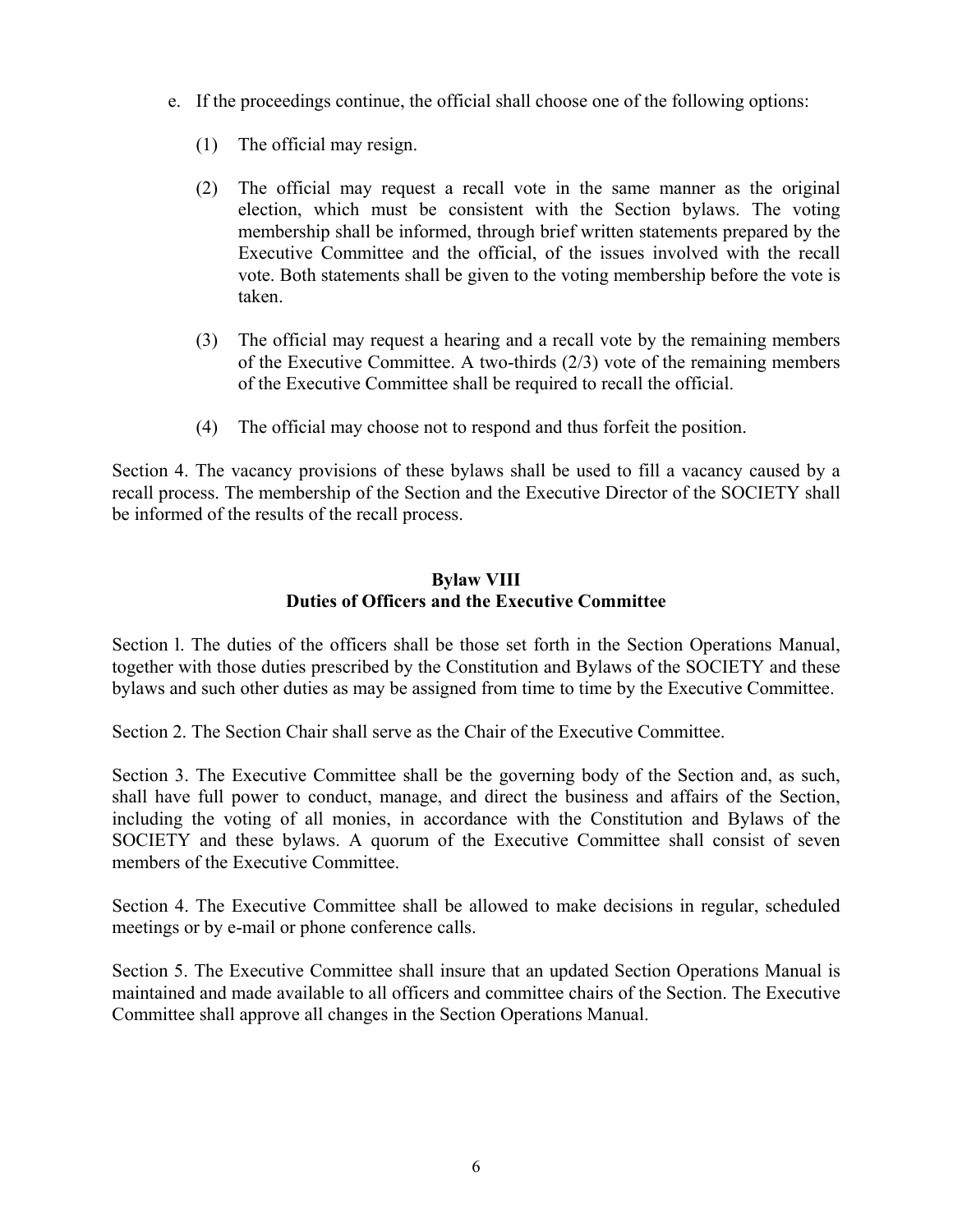### **Bylaw IX Committees**

The Executive Committee shall establish committees as necessary for the proper operation of the Section and shall insure that an adequate description of the appointment, functions, duties, and accountability of all such committees is maintained in the Section Operations Manual. The establishment and operation of all committees shall be in conformity with the provisions set forth in the Constitution and Bylaws of the SOCIETY and these bylaws.

### **Bylaw X Meetings**

Section 1. The Section shall hold not less than seven regularly scheduled meetings each year.

Section 2. The Section may hold special meetings at the call of the Executive Committee or at the request of at least five percent of the Members on the current-year rolls of the Section. Notices of special meetings shall state the exact nature of the business to be considered, and no other business shall be transacted at such meetings.

Section 3. Due notice of all meetings shall be sent to each MEMBER, STUDENT MEMBER, and Society Affiliate of the Section. A quorum for the transaction of business at a Section meeting shall consist of at least five percent of the Members on the current-year rolls of the **Section** 

Section 4. The Executive Committee shall meet upon due notice to its members at the call of the Chair or at the request of a majority of the Executive Committee. In the absence of a quorum, called meetings of the Executive Committee shall adjourn to a later date.

### **Bylaw XI Finances**

Section 1. All Members and Society Affiliates of the Section, except MEMBERS in emeritus status, may be assessed such voluntary Local Section dues as may be set by the Executive Committee.

Section 2. The annual dues of Local Section Affiliates shall be set by the Executive Committee in accordance with the Constitution and Bylaws of the SOCIETY.

## **Bylaw XII Amendments**

Section 1. Proposed amendment to these bylaws shall first be submitted in writing to the Executive Committee for review by the Bylaw Committee. The Bylaw Committee shall review the amendment and make written evaluations and recommendations on such proposed amendments to the Executive Committee within 30 days of their receipt from the Executive